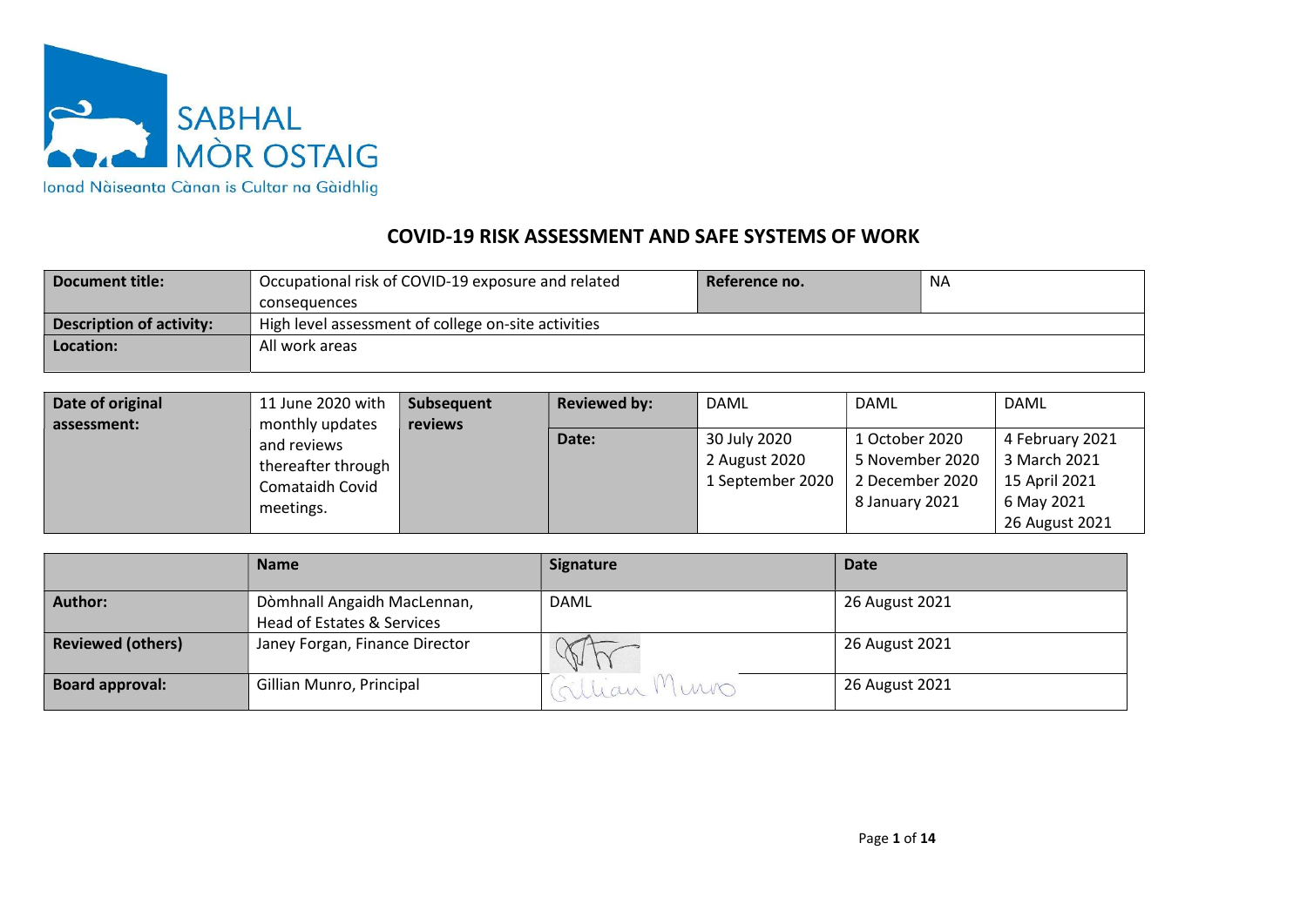| <b>Related documents:</b> | Internal guidance and policy                                                                                                  |
|---------------------------|-------------------------------------------------------------------------------------------------------------------------------|
|                           | SMO Covid-19 Procedure, updated June & August 2021                                                                            |
|                           | First Aider Guidance During Coronavirus Pandemic (v002 dated July 2020)                                                       |
|                           | SMO cleaning risk assessment updated June 2021                                                                                |
|                           | SMO food preparation and service risk assessment updated June 2021                                                            |
|                           | <b>External references</b>                                                                                                    |
|                           | Beyond Level 0 announcement and summary: https://www.gov.scot/news/scotland-to-move-beyond-level-0/                           |
|                           | Main Scottish Government Covid guidance: https://www.gov.scot/coronavirus-covid-19/                                           |
|                           | Universities & Colleges guidance: https://www.gov.scot/publications/coronavirus-covid-19-universities-colleges-and-community- |
|                           | learning-and-development-providers/pages/overview/                                                                            |
|                           | Student information: https://www.studentinformation.gov.scot/coronavirus                                                      |
|                           | Workplace guidance: https://www.gov.scot/publications/coronavirus-covid-19-general-guidance-for-safer-workplaces/             |
|                           | Hospitality guidance: https://www.gov.scot/publications/coronavirus-covid-19-tourism-and-hospitality-sector-guidance/         |
|                           | Live venues guidance: https://www.gov.scot/publications/coronavirus-covid-19-stadia-and-live-events-advice-for-event-         |
|                           | organisers/                                                                                                                   |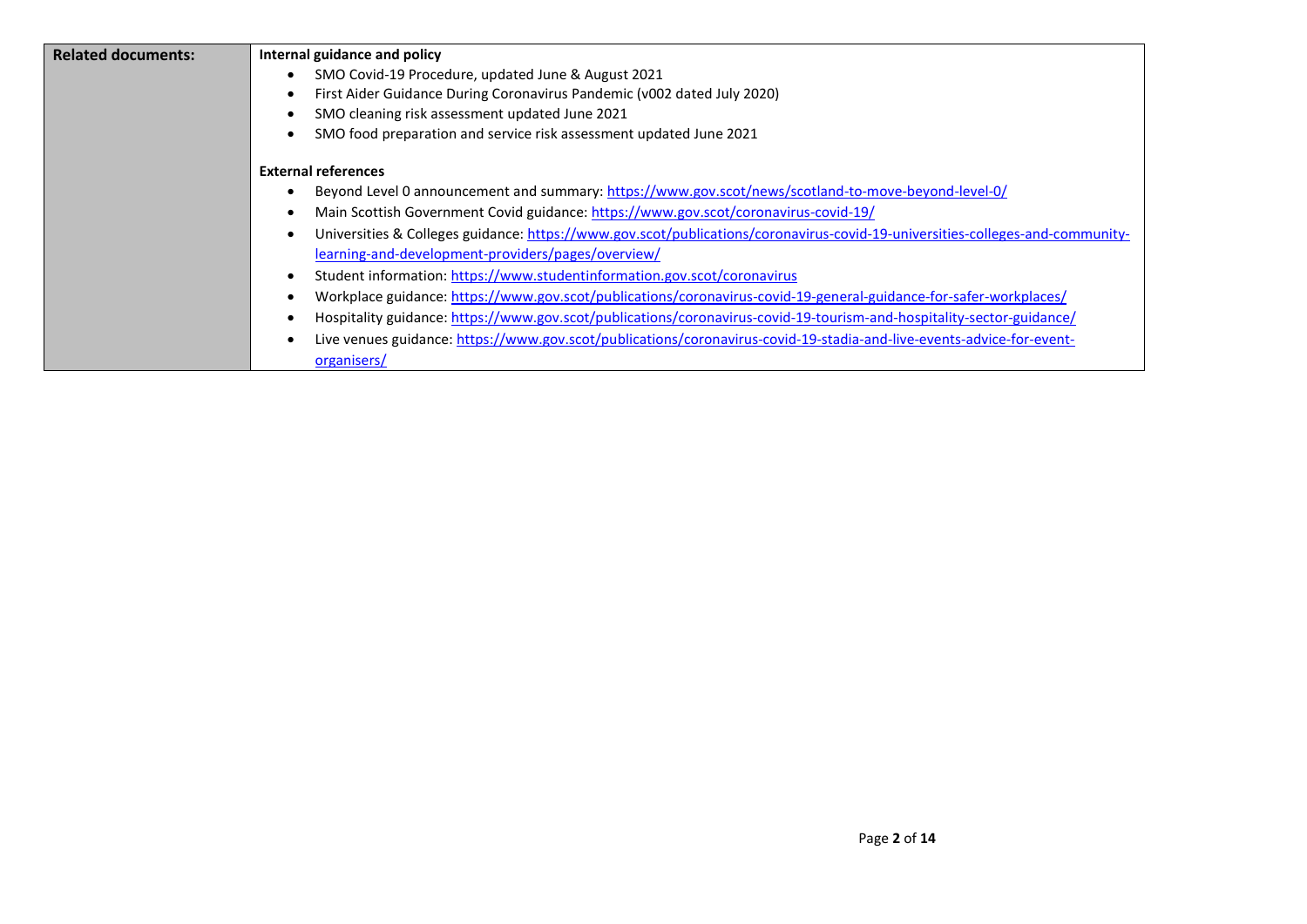## RISK ASSESSMENT

| <b>Task step</b> | <b>Hazard</b>                                                                                      | Who might be harmed and                                                                                                                                                                 | <b>Existing control measures</b>                                                                                                                                                                                                                                                                                                                                                                                                                                                                                                                                                                                                                                                                                                                                                                                                                                                                                                                                                                                                                                                                                                                                                                                                                                                                                                                                                                                                                                                                                                               | <b>Residual risk</b> |                |                           | <b>Further action</b>                                                                                                                                                                                                  |
|------------------|----------------------------------------------------------------------------------------------------|-----------------------------------------------------------------------------------------------------------------------------------------------------------------------------------------|------------------------------------------------------------------------------------------------------------------------------------------------------------------------------------------------------------------------------------------------------------------------------------------------------------------------------------------------------------------------------------------------------------------------------------------------------------------------------------------------------------------------------------------------------------------------------------------------------------------------------------------------------------------------------------------------------------------------------------------------------------------------------------------------------------------------------------------------------------------------------------------------------------------------------------------------------------------------------------------------------------------------------------------------------------------------------------------------------------------------------------------------------------------------------------------------------------------------------------------------------------------------------------------------------------------------------------------------------------------------------------------------------------------------------------------------------------------------------------------------------------------------------------------------|----------------------|----------------|---------------------------|------------------------------------------------------------------------------------------------------------------------------------------------------------------------------------------------------------------------|
|                  |                                                                                                    | how                                                                                                                                                                                     |                                                                                                                                                                                                                                                                                                                                                                                                                                                                                                                                                                                                                                                                                                                                                                                                                                                                                                                                                                                                                                                                                                                                                                                                                                                                                                                                                                                                                                                                                                                                                | (see matrix*)        |                |                           | necessary Y/N                                                                                                                                                                                                          |
|                  |                                                                                                    |                                                                                                                                                                                         |                                                                                                                                                                                                                                                                                                                                                                                                                                                                                                                                                                                                                                                                                                                                                                                                                                                                                                                                                                                                                                                                                                                                                                                                                                                                                                                                                                                                                                                                                                                                                | C.                   |                | Rating                    |                                                                                                                                                                                                                        |
|                  |                                                                                                    |                                                                                                                                                                                         |                                                                                                                                                                                                                                                                                                                                                                                                                                                                                                                                                                                                                                                                                                                                                                                                                                                                                                                                                                                                                                                                                                                                                                                                                                                                                                                                                                                                                                                                                                                                                |                      | L.             |                           |                                                                                                                                                                                                                        |
| $\mathbf{1}$     | Contact with virus on site<br>through general circulation,<br>including in Student<br>Residencies. | Staff, students (including<br>those in college-managed<br>accommodation) and<br>visitors may be exposed to<br>virus through direct contact<br>on site while using<br>circulation spaces | Students told to get PCR test prior to travelling back to<br>college campus. The use of private transport has been<br>recommended where possible. International students told<br>to follow international travel rules and the college will<br>support the early return for international students,<br>including catering if required. Students and staff asked by<br>college to take 2 LFT tests a week.<br>Vaccination uptake among staff and students is being<br>encouraged through senior managers.<br>Face masks to be worn at all times, preferably Type 2R fluid<br>resistant masks (available through college reception),<br>including in teaching areas. This includes asking students to<br>wear fask masks with each other in private spaces such as<br>kitchens and living areas for the first 2 weeks. The only<br>exception for students and staff is when sat to eat or<br>drink. Current Scottish Government guidance is that<br>teaching staff must also wear a mask in class, and the<br>college will comply with this for at least the first 2 weeks,<br>whilst further clarification is sought via the Universities and<br>Colleges Scotland Covid Working Group.<br>Artificial ventilation increased and fresh air provided where<br>possible. Guidance on ventilation posted in teaching rooms<br>together with CO2 air monitors.<br>For the first 2 weeks from their return to campus, students<br>will be allocated student households or bubbles, based on<br>their accommodation floor, with whom they should eat or | $\overline{2}$       | $\overline{2}$ | C. x L.<br>$\overline{4}$ | Continued<br>reinforcement<br>through regular<br>briefings to staff and<br>students. Key<br>messages sent to all<br>visitors ahead of<br>coming to campus,<br>plus given Covid<br>briefing when first<br>come on site. |
|                  |                                                                                                    |                                                                                                                                                                                         | drink in the cafeteria and bar. They should not socialise in                                                                                                                                                                                                                                                                                                                                                                                                                                                                                                                                                                                                                                                                                                                                                                                                                                                                                                                                                                                                                                                                                                                                                                                                                                                                                                                                                                                                                                                                                   |                      |                |                           |                                                                                                                                                                                                                        |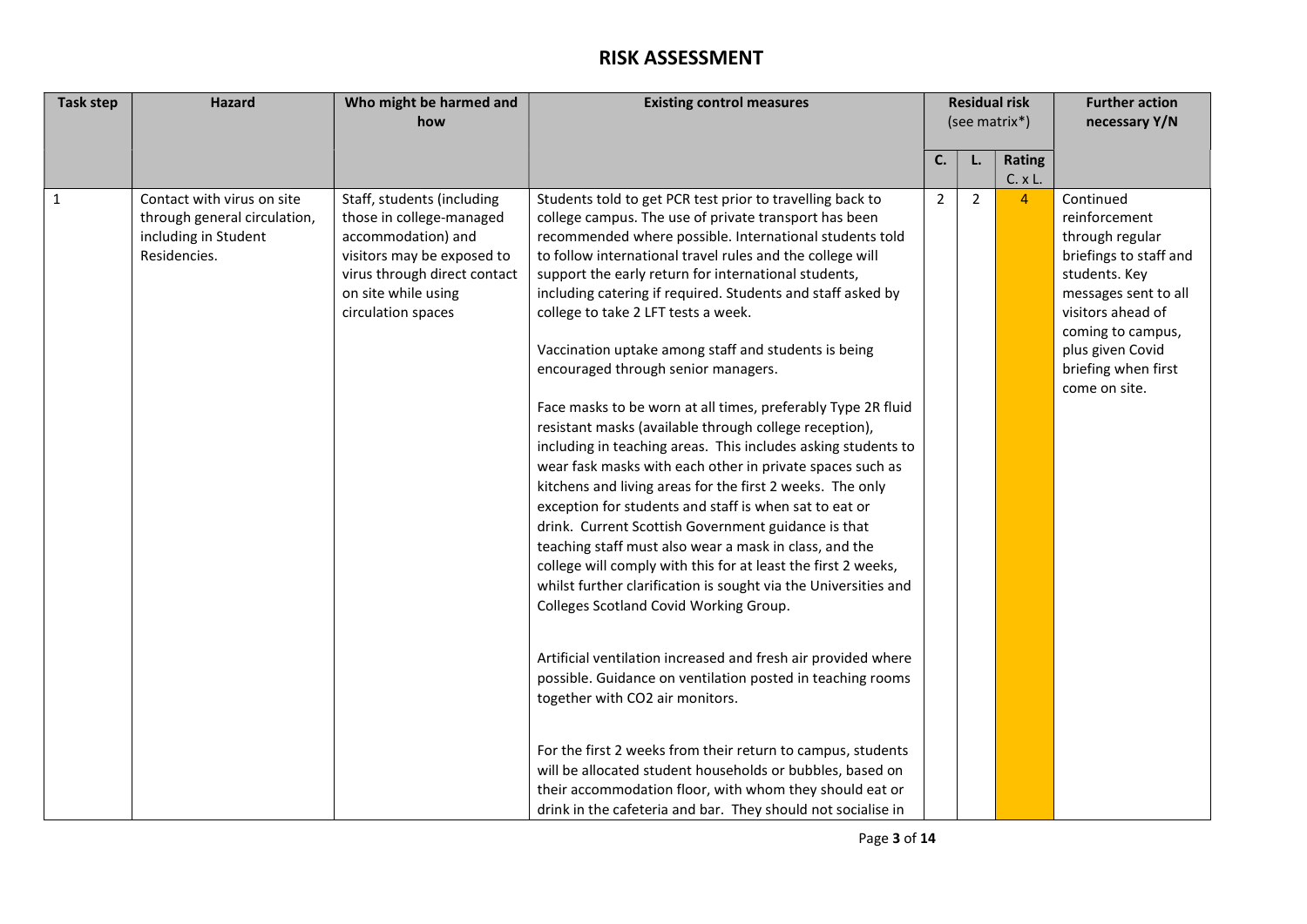|  | private indoors spaces with students from other bubbles         |  |  |
|--|-----------------------------------------------------------------|--|--|
|  |                                                                 |  |  |
|  | for this period. Outdoors socialising is permitted.             |  |  |
|  | Students households to be maintained after first 2 weeks as     |  |  |
|  |                                                                 |  |  |
|  | fall-back position, if restrictions increase, or if outbreak on |  |  |
|  | campus. If there is an outbreak (3+ cases), will revert to      |  |  |
|  | household system used previously for domestic, social and       |  |  |
|  | educational purposes.                                           |  |  |
|  |                                                                 |  |  |
|  | Distancing of at least 1m+ to be maintained indoors at all      |  |  |
|  | times with others. Our teaching spaces are organised on         |  |  |
|  | 1m+ seating. If possible distancing will be at 2m if for more   |  |  |
|  | active indoor activities or for a prolonged period of time.     |  |  |
|  |                                                                 |  |  |
|  | Staff and students should ensure there is always good           |  |  |
|  | ventilation inside, including in classrooms, offices, student   |  |  |
|  | kitchens and living areas.                                      |  |  |
|  |                                                                 |  |  |
|  | The college will continue its enhanced hygiene measures         |  |  |
|  | throughout the campus, and students and staff are asked to      |  |  |
|  | ensure frequent hand-sanitising.                                |  |  |
|  |                                                                 |  |  |
|  | Seating at 1m+ in cafeteria, and students encouraged to eat     |  |  |
|  | in own households for first 2 weeks at least. Will revert to    |  |  |
|  | strict households in outbreak. Designated table for staff       |  |  |
|  | being used in the canteen to avoid close contact with           |  |  |
|  | students.                                                       |  |  |
|  |                                                                 |  |  |
|  |                                                                 |  |  |
|  | Café IIN to remain with limited tables and otherwise            |  |  |
|  | takeaway service for at least September.                        |  |  |
|  | Perspex screens to be maintained in the shop and any bar        |  |  |
|  | areas, too.                                                     |  |  |
|  |                                                                 |  |  |
|  | Use of staff kitchens - staff to provide own tea, coffee, milk  |  |  |
|  | etc. No sharing. Remove tea-towels and ensure disposable        |  |  |
|  | paper towels provided in kitchens                               |  |  |
|  |                                                                 |  |  |
|  | Students should make every effort to limit making any           |  |  |
|  | additional close contacts outside their immediate student       |  |  |
|  | household during first 2 weeks. Students are asked, if          |  |  |
|  | possible, to remain on campus. If it is necessary to go off     |  |  |
|  | campus, they should refrain from close contact with others.     |  |  |
|  |                                                                 |  |  |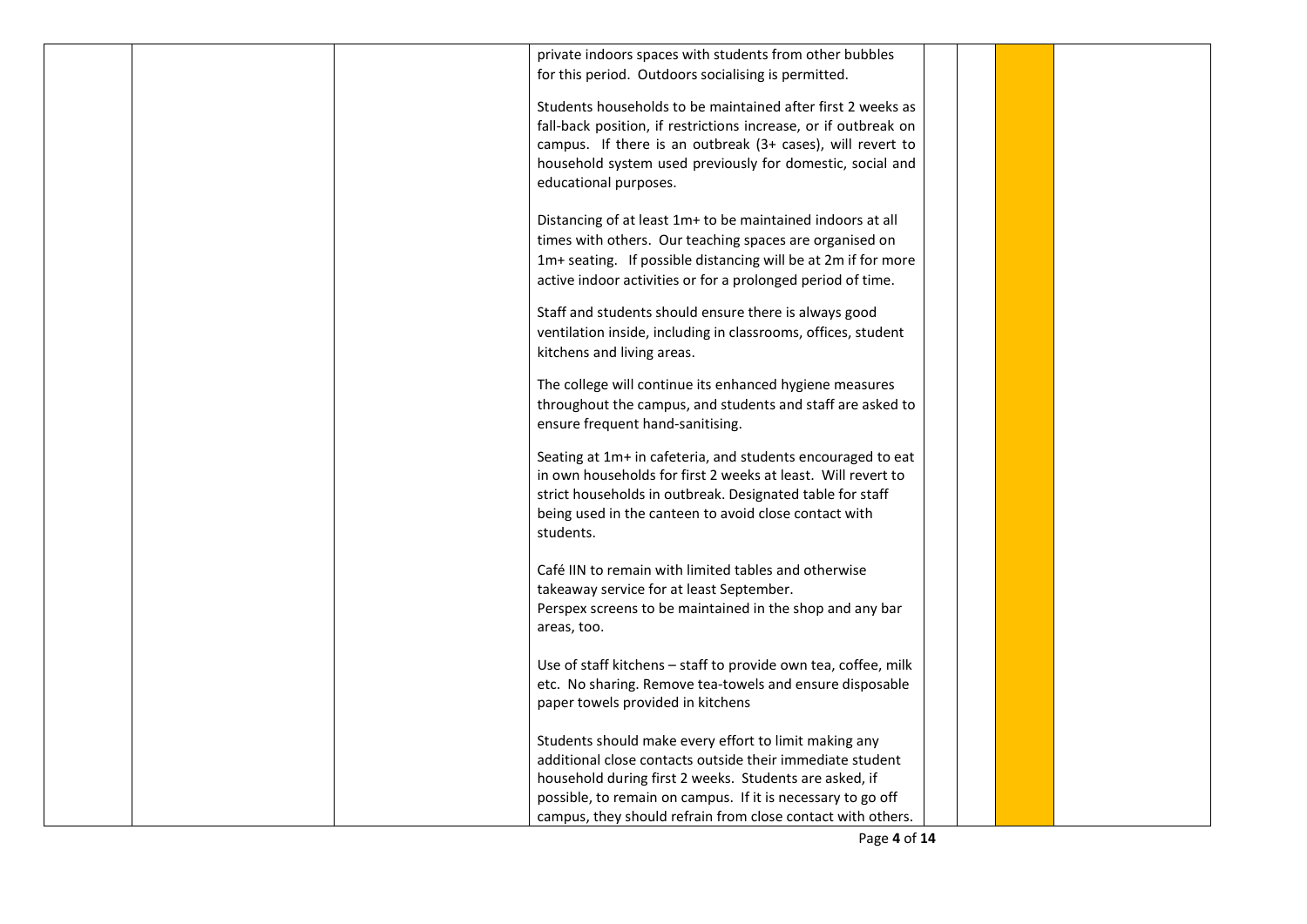|  | If students going home at weekends they are encouraged                                                                    |  |  |
|--|---------------------------------------------------------------------------------------------------------------------------|--|--|
|  | to take LFT before and afterwards and maintain mitigating<br>measures. Emphasis on individual responsibility to others    |  |  |
|  | (family and fellow students).                                                                                             |  |  |
|  |                                                                                                                           |  |  |
|  | Students who wish to continue wearing a mask while they                                                                   |  |  |
|  | are socialising with other households will be supported by                                                                |  |  |
|  | the College; other students encouraged to be tolerant of                                                                  |  |  |
|  | individual perception of risk.                                                                                            |  |  |
|  | If staff do not need to be on campus for the first two weeks                                                              |  |  |
|  | of the new semester from Monday 30.08.2021, it is advised                                                                 |  |  |
|  | that they continue to work from home.                                                                                     |  |  |
|  | Hand hygiene measures (hot running water, soap and                                                                        |  |  |
|  | disposable hand towels) maintained.<br>Hand sanitiser made available in public areas. Enhanced                            |  |  |
|  | cleaning schedule of 'touchpoints' (corridor doors, lift                                                                  |  |  |
|  | buttons) to be maintained through college's house-keeping                                                                 |  |  |
|  | staff.                                                                                                                    |  |  |
|  |                                                                                                                           |  |  |
|  | Hard surface wipes and sanitisers have been made available<br>at each workstation, in the college café and cafeteria, and |  |  |
|  | in appropriate public areas of each building to wipe                                                                      |  |  |
|  | frequent touch points, at photocopiers to wipe                                                                            |  |  |
|  | touchscreens and at the main college Reception.                                                                           |  |  |
|  |                                                                                                                           |  |  |
|  | Visitors (including contractors) will be limited to those<br>considered essential. Continued use of remote technology     |  |  |
|  | for meetings. Face-to-face meetings avoided as far as                                                                     |  |  |
|  | reasonably practicable.                                                                                                   |  |  |
|  |                                                                                                                           |  |  |
|  | Available seating restricted in cafeteria with appropriate                                                                |  |  |
|  | 1m distancing. Perspex screens in use at servery area and<br>café                                                         |  |  |
|  |                                                                                                                           |  |  |
|  | One-to-ones with academic tutors perferably online for first                                                              |  |  |
|  | month: review of office space to ensure can maintain 2m, or                                                               |  |  |
|  | screens if preferable. Otherwise single office use for first                                                              |  |  |
|  | semester.                                                                                                                 |  |  |
|  |                                                                                                                           |  |  |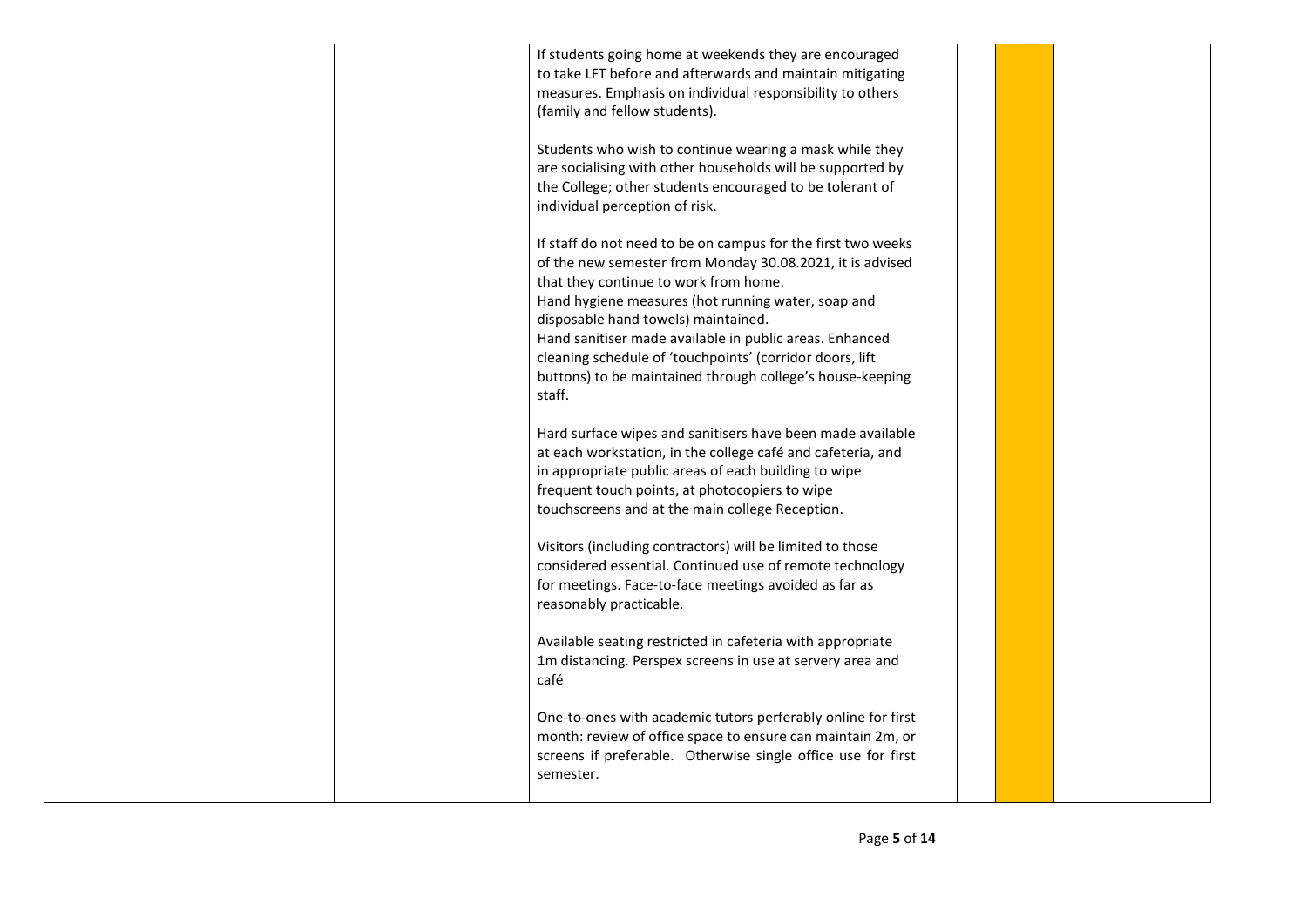|                |                                                                                       |                                                                                                                                                                      | Students will be able to access classes remotely if having to<br>self-isolate for a period (close contact or suspected<br>infection) - ICT to review all classroom tech. Classes will<br>revert online for period if outbreak.<br>Use of college minibus restricted to maximum capacity of<br>11 plus the driver, with no passengers to be seated in the<br>front, to reduce risk to driver. Masks to be worn at all times<br>and windows kept open for good ventilation inside minibus.<br>Maintenance of enhanced hygiene measures between uses<br>and including sanitising touch points when people get on bus<br>and use of hand sanitiser.<br>Regular monitoring of the implementation of controls                                                                                                                                                                                    |                |              |                |                                                                                                                   |
|----------------|---------------------------------------------------------------------------------------|----------------------------------------------------------------------------------------------------------------------------------------------------------------------|--------------------------------------------------------------------------------------------------------------------------------------------------------------------------------------------------------------------------------------------------------------------------------------------------------------------------------------------------------------------------------------------------------------------------------------------------------------------------------------------------------------------------------------------------------------------------------------------------------------------------------------------------------------------------------------------------------------------------------------------------------------------------------------------------------------------------------------------------------------------------------------------|----------------|--------------|----------------|-------------------------------------------------------------------------------------------------------------------|
|                |                                                                                       |                                                                                                                                                                      | through the college's Covid Committee as meets weekly.                                                                                                                                                                                                                                                                                                                                                                                                                                                                                                                                                                                                                                                                                                                                                                                                                                     |                |              |                |                                                                                                                   |
| $\overline{2}$ | Main college Reception at<br>Àrainn Chaluim Chille /<br>regular contact with visitors | Potential increased risk of<br>exposure to Reception and<br>other front of house staff<br>and those in direct contact<br>with visitors such as<br>maintenance staff. | Hand sanitiser products made available in key public areas.<br>Adequate welfare facilities maintained throughout site.<br>Visitors (including contractors) will be limited to those<br>considered necessary. All visitors to be issued with<br>guidance instructions in advance of and upon sign-in arrival<br>at Reception. Use of Check In Scotland App to make Track &<br>Trace sign-in by non-contact means.<br>Appropriate Social Distancing signs and floor stickers<br>displayed throughout the college campus.<br>Compulsory use of face coverings in circulation spaces for<br>visitors.<br>Reception desk in the Hub building, ACC is currently only<br>occupied on a staff rota basis for limited periods. Tabletop<br>Perspex screens are in place and activities such as greeting<br>visitors and issuing badges are managed remotely from<br>Reception staff where possible. | $\overline{2}$ | $\mathbf{1}$ | 2 <sup>1</sup> | <b>No</b>                                                                                                         |
| 3              | Bar and student<br>entertainment                                                      | Alcohol can lead to riskier<br>behaviours and failure to<br>follow rules. Students may<br>go elsewhere if not got<br>favourable bar experience.                      | Clear rules in place and communications with students on<br>their need. Bar has been moved to larger, more readily<br>ventilated downstairs area in ACC with external marquees<br>provided in the first month, with clear rules e.g. only seated<br>entertainment inside for first month - dancing outside.<br>Encourage use of outdoor amphitheatre as weather allows.<br>Maintain 11pm lock-up at least for first month. Provision of                                                                                                                                                                                                                                                                                                                                                                                                                                                    | $\overline{2}$ | $\mathbf{1}$ | $\overline{2}$ | Student compliance<br>to be carefully<br>monitored and<br>managed through<br>college Hospitality<br>team, college |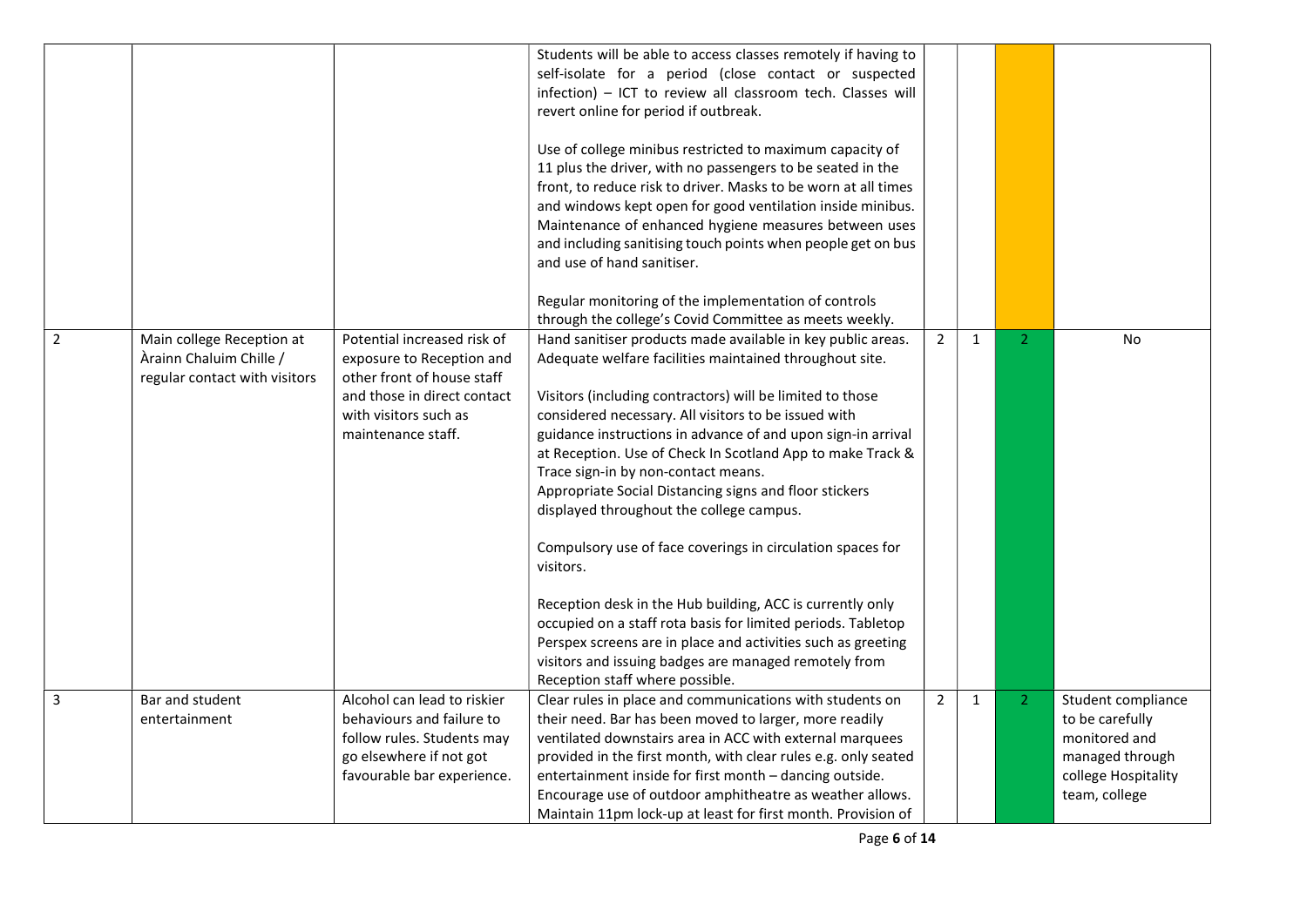|   |                              | Greater risk of transmission | programme of entertainment to keep students on campus          |                |                |                | Licensee and the           |
|---|------------------------------|------------------------------|----------------------------------------------------------------|----------------|----------------|----------------|----------------------------|
|   |                              | of Covid-19, amongst larger  | if possible.                                                   |                |                |                | Covid-19 Committee         |
|   |                              | group.                       |                                                                |                |                |                |                            |
|   |                              |                              | Communications with other local licensed venues on the         |                |                |                |                            |
|   |                              |                              | college's approach and seeking their support in enforcing it.  |                |                |                |                            |
|   |                              |                              |                                                                |                |                |                |                            |
|   |                              |                              | Use of Slàn (college gym) - operational rules have been        |                |                |                |                            |
|   |                              |                              |                                                                |                |                |                |                            |
|   |                              |                              | developed and shared with students and staff focusing on       |                |                |                |                            |
|   |                              |                              | sanitisation of equipment between users, ventilation,          |                |                |                |                            |
|   |                              |                              | limitation of numbers. Limit use of 5 pieces of equipment to   |                |                |                |                            |
|   |                              |                              | 3 people at a time, with booking system maintained at          |                |                |                |                            |
|   |                              |                              | college Reception - 45 minute slots. Gym induction             |                |                |                |                            |
|   |                              |                              | sessions to be held during student Induction Week. Classes     |                |                |                |                            |
|   |                              |                              | in gym open area limited to x6 for pilates or yoga (1m+        |                |                |                |                            |
|   |                              |                              | distancing); x4 for more energetic classes like HIIT, Highland |                |                |                |                            |
|   |                              |                              | dancing (2m distancing). All classes proposed must be risk-    |                |                |                |                            |
|   |                              |                              | assessed before proceeding. (fill-out risk assessment form     |                |                |                |                            |
|   |                              |                              | to go to DAML for H&S, and JF for Covid). Larger classes can   |                |                |                |                            |
|   |                              |                              | use TDC, again on risk-assessed basis.                         |                |                |                |                            |
| 4 | Use of shared office spaces, | Staff, students and private  | As Task 1 and 4 above and below.                               | $\overline{2}$ | 1              | 2 <sup>1</sup> | Planning for a             |
|   | throughout the SMO college   | office tenants may be at     |                                                                |                |                |                | blended approach to        |
|   | campus                       | greater risk of contracting  | Worker density will be reduced through managing working        |                |                |                | office working will be     |
|   |                              | the virus through the use of | patterns of occupants and the temporary relocation of          |                |                |                | maintained at              |
|   |                              | shared office spaces         | some office desks to maintain a working distance >2m. All      |                |                |                | Protection level 0 and     |
|   |                              |                              | roles risk assessed as to their necessity of being on site.    |                |                |                | beyond, following          |
|   |                              |                              |                                                                |                |                |                | <b>Scottish Government</b> |
|   |                              |                              | All individuals have done a personal risk assessment (Jul20,   |                |                |                | guidance.                  |
|   |                              |                              | updated May21) to identify those that may be at further        |                |                |                |                            |
|   |                              |                              | risk, and further mitigating measures instituted, including    |                |                |                |                            |
|   |                              |                              |                                                                |                |                |                |                            |
|   |                              |                              | looking at alternative work. Only staff who need to attend     |                |                |                |                            |
|   |                              |                              | site may do so subject to their line manager's approval.       |                |                |                |                            |
| 5 | Vulnerable workers           | Staff, students and private  | Individuals have carried out personal risk assessment to       | 3              | $\mathbf{1}$   | $\overline{3}$ | <b>No</b>                  |
|   |                              | office tenants who may be    | inform the College of any factors increasing their             |                |                |                |                            |
|   |                              | at higher risk from exposure | vulnerability.                                                 |                |                |                |                            |
|   |                              | to the virus, or who may     |                                                                |                |                |                |                            |
|   |                              | have vulnerable, dependant   | SMO will follow any further advice provided by medical         |                |                |                |                            |
|   |                              | contacts                     | professionals etc that may extend precautions beyond           |                |                |                |                            |
|   |                              |                              | those detailed in this Risk Assessment.                        |                |                |                |                            |
| 6 | Continued remote working     | Staff and students may       | All college employees have been provided with remote           | $\overline{2}$ | $\overline{2}$ | $\overline{4}$ | No                         |
|   |                              | experience ergonomic         | working guidance prior to and during first 'lockdown',         |                |                |                |                            |
|   |                              | issues through unsuitable    | during the Phase 3 RTW and during the second 'lockdown'.       |                |                |                |                            |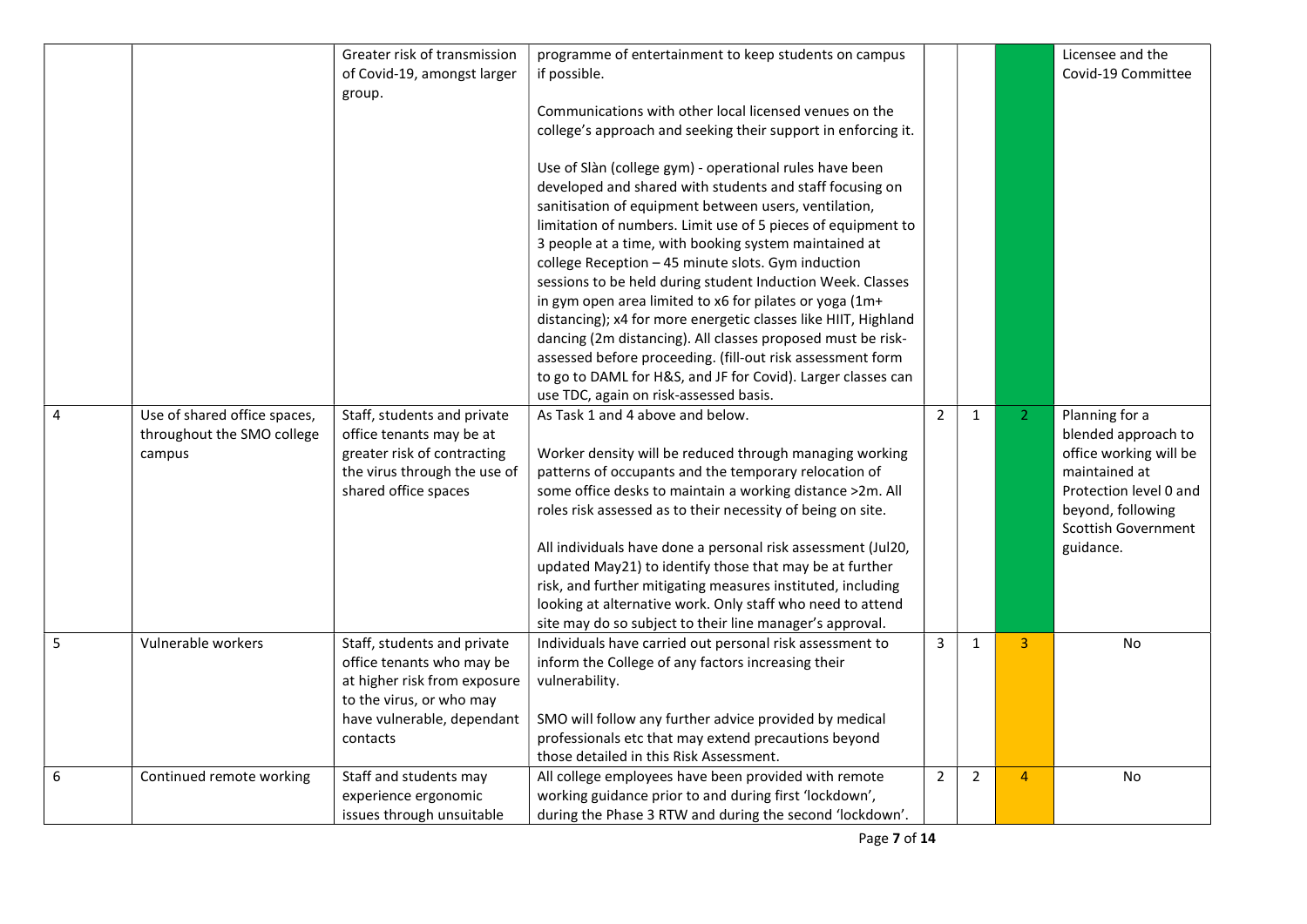|                |                  | workstations and poor<br>working practices. Isolated<br>working may increase the<br>risk of mental wellbeing<br>issues.                                                                                                | All college employees supported by IT department as<br>required to ensure suitable connectivity etc. Employees<br>allowed by prior arrangement to temporarily relocate office<br>equipment to home, including chairs and desktop IT<br>equipment.<br>Guidance issued to remote workers on workstation set-up -<br>Display Screen Equipment (DSE) best practices, and<br>maintaining mental wellbeing, including links to mental<br>health support groups. Included the importance of<br>reporting issues.<br>Access provided to Occupational Health support, provided<br>by dedicated external service. Also dedicated counselling<br>service available for staff and students. |   |              |                |     |
|----------------|------------------|------------------------------------------------------------------------------------------------------------------------------------------------------------------------------------------------------------------------|---------------------------------------------------------------------------------------------------------------------------------------------------------------------------------------------------------------------------------------------------------------------------------------------------------------------------------------------------------------------------------------------------------------------------------------------------------------------------------------------------------------------------------------------------------------------------------------------------------------------------------------------------------------------------------|---|--------------|----------------|-----|
|                |                  |                                                                                                                                                                                                                        | Dedicated staff and student well-being leads established to<br>take forward a programme of well-being engagement and<br>information dissemination. Dedicated channels of social<br>media and Email communications have been set-up to<br>support staff and students with regards to mental health<br>and wellbeing. This is reported on a weekly basis to the<br>Covid Management Committee.<br>Managers advised to keep in regular contact with staff.<br>Managers regularly reminded about how to spot wellbeing<br>issues amongst staff and students.                                                                                                                        |   |              |                |     |
| $\overline{7}$ | Site maintenance | Staff, students and tenants<br>may be harmed through<br>failure of safety critical<br>systems, including fire<br>safety systems, water<br>hygiene, pressure and<br>lifting systems. Possible<br>breach of legislation. | Fire safety systems, including alarm maintenance and<br>testing, and emergency lighting testing maintained in the<br>time since the first Covid restrictions introduced on 23<br>March 2020.<br>Statutory testing and regular maintenance of pressure and<br>lifting systems being maintained.<br>Water hygiene maintenance includes temperature testing<br>of sentinel points, maintenance of system temperatures<br>including monthly monitoring checks and disinfection<br>cycles. Bacterial testing has been completed as required<br>with negative results.                                                                                                                | 3 | $\mathbf{1}$ | $\overline{3}$ | No. |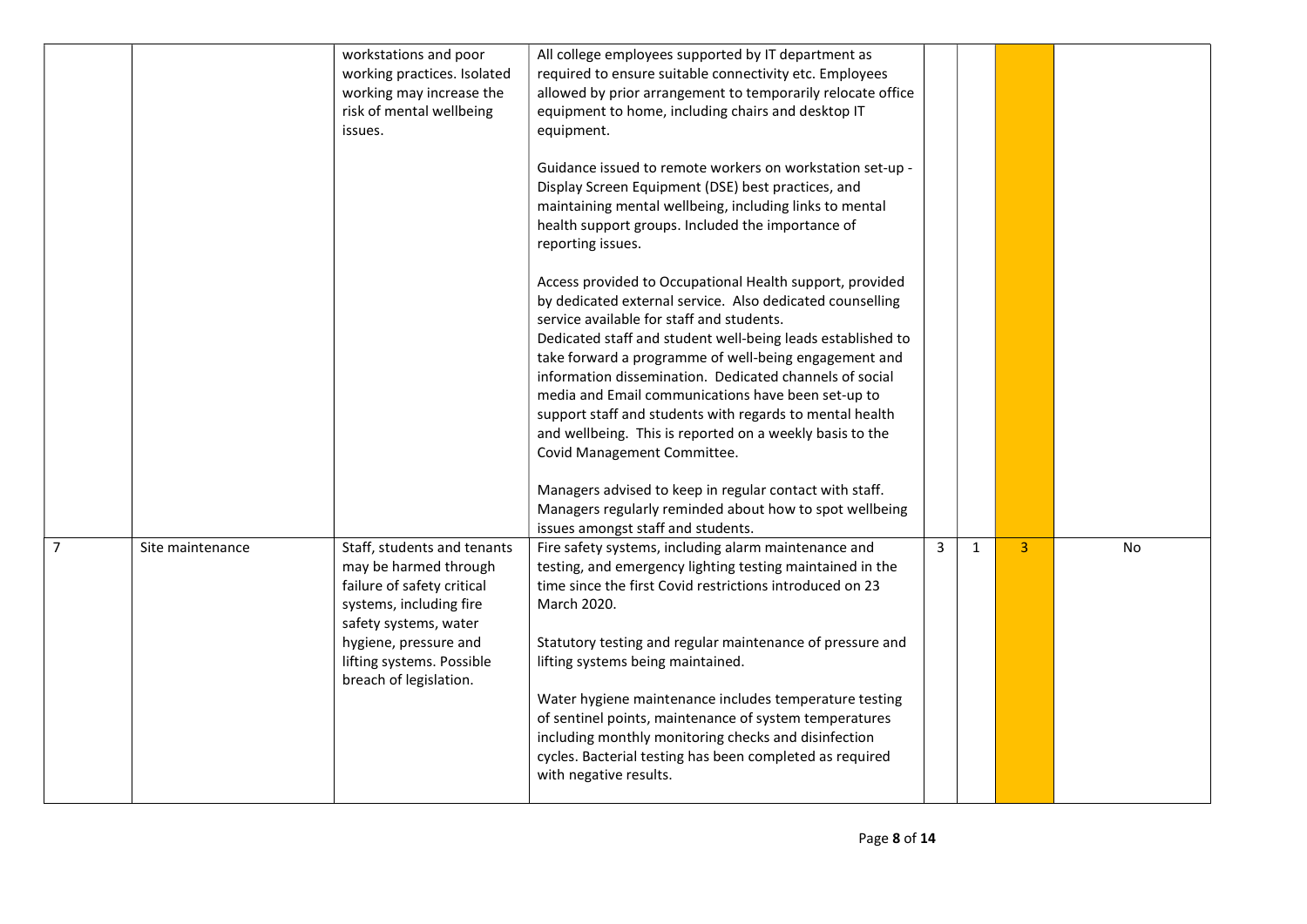|    |                                 |                                                | Maintenance team are present on site during normal                                     |                |              |                |           |
|----|---------------------------------|------------------------------------------------|----------------------------------------------------------------------------------------|----------------|--------------|----------------|-----------|
|    |                                 |                                                | working hours. Normal college warden and security duties                               |                |              |                |           |
|    |                                 |                                                | are being maintained 24/7.                                                             |                |              |                |           |
| 8  | Maintenance of routine          | Staff, students and tenants                    | Core maintenance team are present on site during normal                                | 3              | $\mathbf{1}$ | $\overline{3}$ | No        |
|    | statutory Health & Safety       | may be harmed through the                      | working hours.                                                                         |                |              |                |           |
|    | standards                       | breakdown of normal                            |                                                                                        |                |              |                |           |
|    |                                 | safety protocols (e.g. fire                    | Fire system is continually maintained and being run on 24/7                            |                |              |                |           |
|    |                                 | evacuation, provision of                       | remote monitoring by external party as well as by on-site                              |                |              |                |           |
|    |                                 | first aid). Possible breach of<br>legislation. | 24/7 college Warden cover.                                                             |                |              |                |           |
|    |                                 |                                                | Line Managers are being assisted to assess the potential                               |                |              |                |           |
|    |                                 |                                                | increased risk from lone-working and working-from-home.                                |                |              |                |           |
|    |                                 |                                                | Reception staff hold a record of the college's trained First                           |                |              |                |           |
|    |                                 |                                                | Aiders and their contact details in the event of being                                 |                |              |                |           |
|    |                                 |                                                | required.                                                                              |                |              |                |           |
|    |                                 |                                                |                                                                                        |                |              |                |           |
|    |                                 |                                                | Fire Risk Assessments for each building are kept up-to-date                            |                |              |                |           |
|    |                                 |                                                | and under review in response to any material changes.                                  |                |              |                |           |
| 9  | Safety critical supplies        | Staff, students and office                     | Stocks of PPE including college-issued uniforms, footwear,                             | $\overline{2}$ | $\mathbf{1}$ | $\overline{2}$ | <b>No</b> |
|    |                                 | tenants working on                             | disposable and reusable gloves have been maintained                                    |                |              |                |           |
|    |                                 | essential tasks may be                         | throughout the pandemic.                                                               |                |              |                |           |
|    |                                 | harmed through the failure                     |                                                                                        |                |              |                |           |
|    |                                 | to provide safety critical                     | PPE being used only for reasons of 'normal occupational                                |                |              |                |           |
|    |                                 | supplies, especially PPE and                   | health and safety'. Reasonable stocks maintained.                                      |                |              |                |           |
|    |                                 | hand sanitiser                                 | Stocks of hand sanitiser and type II face coverings are                                |                |              |                |           |
| 10 | Site deliveries                 | The college's Reception and                    | currently being managed.<br>Deliveries continue to be made either with no face-to-face | $\overline{2}$ | $\mathbf{1}$ | $\overline{2}$ | No        |
|    |                                 | Maintenance staff may be                       | contact when no signatures are required, or while                                      |                |              |                |           |
|    |                                 | at higher risk of virus                        | maintaining appropriate social distancing of at least 2m.                              |                |              |                |           |
|    |                                 | transmission from repeated                     | Reception and Goods Receiving area is managed to ensure                                |                |              |                |           |
|    |                                 | exposure to delivery drivers                   | collections by staff are made with social distancing and                               |                |              |                |           |
|    |                                 |                                                | face-coverings in place.                                                               |                |              |                |           |
| 11 | <b>Organised Student Work</b>   | Staff and students may be                      | Organisers of such activities are required by the college to                           | $\overline{2}$ | $\mathbf{1}$ | $\overline{2}$ | <b>No</b> |
|    | <b>Experience and exchanges</b> | at higher risk of virus                        | prepare and review written Risk Assessments for specific                               |                |              |                |           |
|    |                                 | transmission while working                     | activities with regards to the risks from COVID-19.                                    |                |              |                |           |
|    |                                 | in close proximity to                          | To include availability of hygiene facilities and measures for                         |                |              |                |           |
|    |                                 | colleagues and members of<br>the public.       | social distancing.                                                                     |                |              |                |           |
|    |                                 |                                                | Guidance on safely planning such activities has been issued                            |                |              |                |           |
|    |                                 |                                                | by the college, including on the use of vehicles and                                   |                |              |                |           |
|    |                                 |                                                | accommodation.                                                                         |                |              |                |           |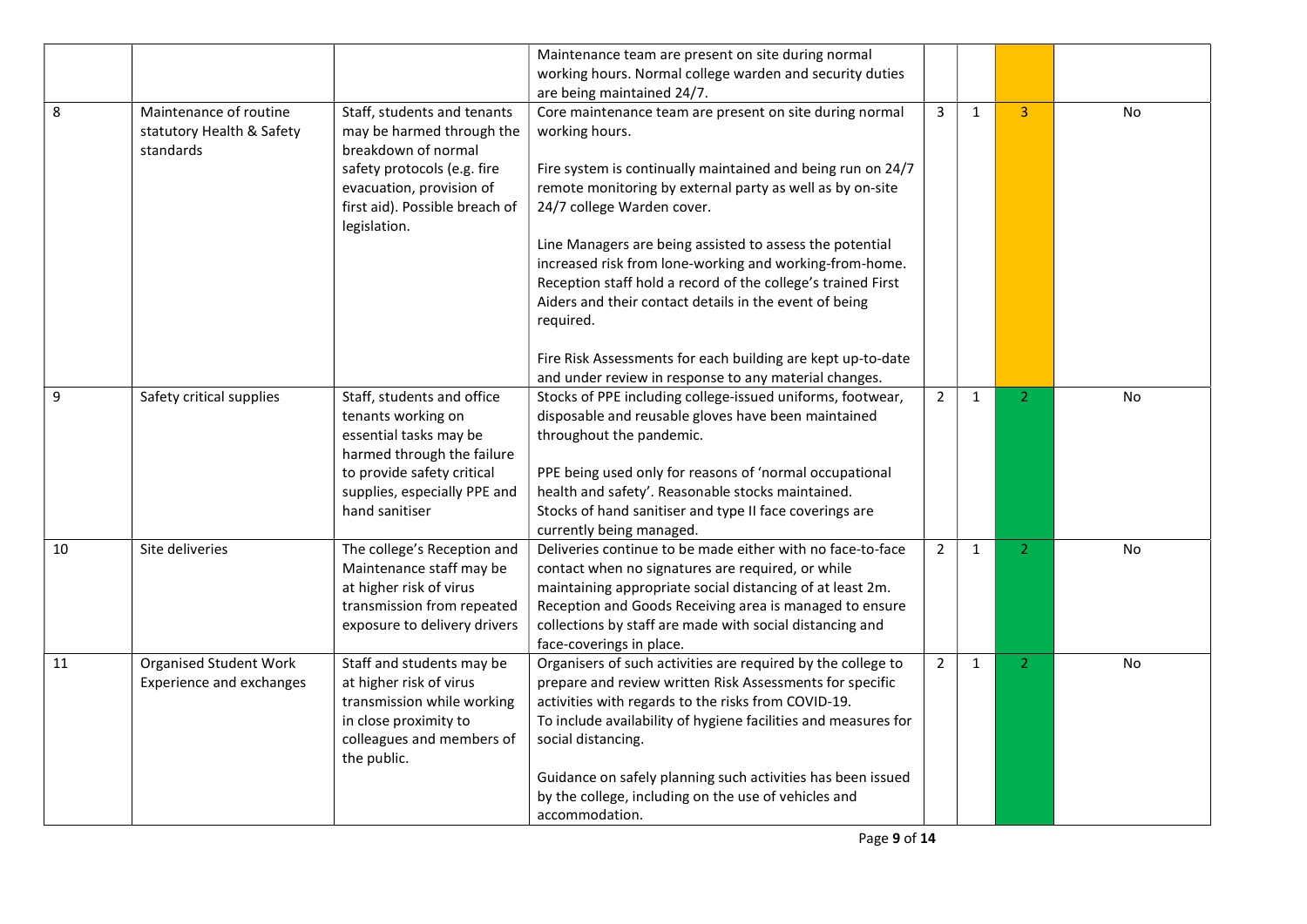|    |                            |                             | Alcohol-based hard surface wipes, disinfectant wipes and      |                |              |                |           |
|----|----------------------------|-----------------------------|---------------------------------------------------------------|----------------|--------------|----------------|-----------|
|    |                            |                             | hand sanitiser made available in SMO's minibus and staff      |                |              |                |           |
|    |                            |                             | pool car with vehicles being sanitised between each use.      |                |              |                |           |
| 12 | Overseas travel            | Staff and students may be   | Travel is in line with SHE Policy Statements 20.6 and 19.1    | $\overline{2}$ | $\mathbf{1}$ | 2 <sup>1</sup> | No        |
|    |                            | at higher risk from higher  | and Scottish Government guidance. Currently international     |                |              |                |           |
|    |                            | international rates of      | travel for work purposes not permitted.                       |                |              |                |           |
|    |                            | transmission. Sudden        |                                                               |                |              |                |           |
|    |                            | changes in Government       | Suitable travel insurance is in place to cover illness and    |                |              |                |           |
|    |                            | guidance may leave the      | quarantine overseas, subject to conditions.                   |                |              |                |           |
|    |                            | traveller stranded overseas |                                                               |                |              |                |           |
|    |                            | or requiring isolation on   |                                                               |                |              |                |           |
|    |                            | return to Scotland.         |                                                               |                |              |                |           |
| 13 | Skin conditions            | Staff, students and office  | Awareness of issue raised at public hand-sanitising points    | $\mathbf{1}$   | $\mathbf{1}$ | $\mathbf{1}$   | No        |
|    |                            | tenants may experience      | with hand moisturising cream made available in public         |                |              |                |           |
|    |                            | skin conditions through     | areas of each building.                                       |                |              |                |           |
|    |                            | increased handwashing and   |                                                               |                |              |                |           |
|    |                            | use of hand sanitising gels |                                                               |                |              |                |           |
| 14 | Circulation in the library | Staff and students may be   | Mandatory use of face coverings. Supported with signage       | $\overline{2}$ | $\mathbf{1}$ | $\overline{2}$ | <b>No</b> |
|    |                            | exposed to the virus        | and disposable face coverings provided. Hand sanitiser        |                |              |                |           |
|    |                            | through general use         | available and maximum permissible numbers established.        |                |              |                |           |
|    |                            |                             | Surface disinfectant available. Distancing of 1m+ to be       |                |              |                |           |
|    |                            |                             | maintained at all times.                                      |                |              |                |           |
|    |                            |                             |                                                               |                |              |                |           |
|    |                            |                             | Librarian has separate office. Instructed to shut door if the |                |              |                |           |
|    |                            |                             | library is being used and keep the window open for            |                |              |                |           |
|    |                            |                             | adequate ventilation. Additional postal services of library   |                |              |                |           |
|    |                            |                             | books instituted if students working remotely                 |                |              |                |           |
| 15 | <b>Test and Protect</b>    | SMO's practices may not     | Staff only on-site where their department or the individual   | $\mathbf{1}$   | $\mathbf{1}$ | $\mathbf{1}$   | <b>No</b> |
|    |                            | support the Government's    | has permission to be on site by their manager, and with the   |                |              |                |           |
|    |                            | Test and Protect system     | Head of Estates informed.                                     |                |              |                |           |
|    |                            | leading to poor             |                                                               |                |              |                |           |
|    |                            | management of cases         | All persons on site, including visitors, are asked to sign in |                |              |                |           |
|    |                            |                             | through their line manager and the main college Reception.    |                |              |                |           |
|    |                            |                             |                                                               |                |              |                |           |
|    |                            |                             | Instituted Check in Scotland QR codes by building to          |                |              |                |           |
|    |                            |                             | facilitate remote check-ins, and enable those agreed to use   |                |              |                |           |
|    |                            |                             | other buildings not to need to check in with Reception.       |                |              |                |           |
|    |                            |                             | Supported by SMO's general Covid-19 Procedures                |                |              |                |           |
|    |                            |                             | document and subsequent updates.                              |                |              |                |           |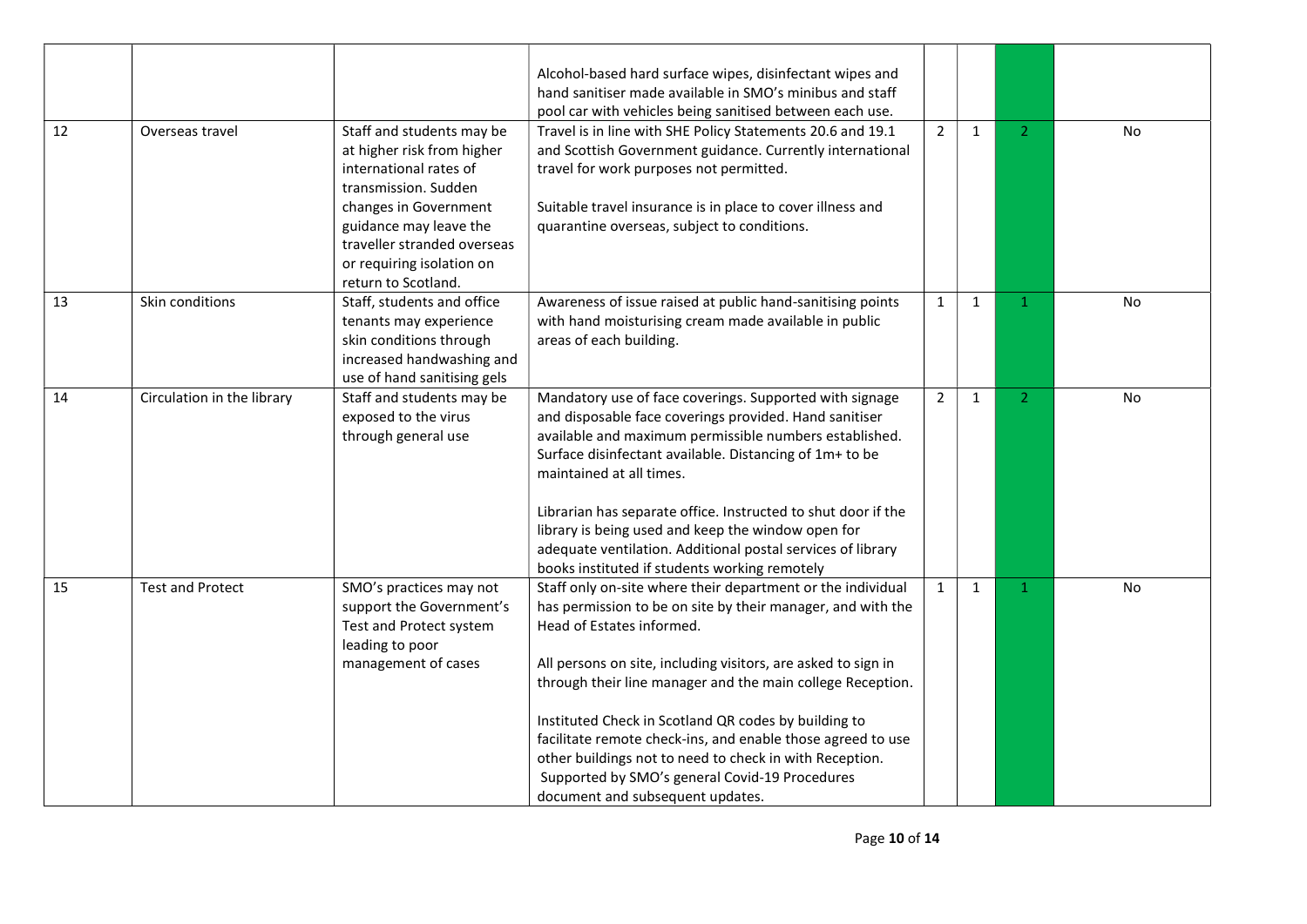| 16 | Use of on-site student and<br>visitor accommodation | Residents may be at higher<br>risk through virus<br>transmission within the<br>accommodation. Visitors<br>may increase the risk or<br>may be exposed themselves<br>through contact with<br>infected residents. | Reference to Coronavirus (COVID-19): Universities, Colleges<br>and Student Accommodation Providers Guidance issued to<br>the college's accommodation managers. Dedicated written<br>Risk Assessments being maintained and updated for the<br>college residency buildings. Hand sanitiser available at the<br>entrance to each residency building.<br>Restricted visitor numbers being managed and maintained.<br>Students residents form 'household' where necessary and<br>appropriate. Key guidance and briefings provided to all<br>students, visiting groups and other visitors. Visiting groups<br>kept separate from each other, in different accommodation<br>blocks and meal sittings.<br>B&B and An Lòchran visitors only have use of designated<br>rooms, with any breakfasts provided to their rooms, and<br>are not to use any communal facilities.<br>Additional training of housekeeping staff in Covid-safe<br>cleaning protocols. Additional cleaning schedule of all<br>communal areas. Additional use of foggers and enhanced<br>cleaning protocols for changeovers of bedrooms between<br>users. (see cleaning risk assessment) | 3              | $\mathbf{1}$   | 3 <sup>1</sup> | Regular monitoring<br>and recording of<br>room cleaning to<br>ensure standards<br>maintained.                                                                                                                                                                                                                                                     |
|----|-----------------------------------------------------|----------------------------------------------------------------------------------------------------------------------------------------------------------------------------------------------------------------|----------------------------------------------------------------------------------------------------------------------------------------------------------------------------------------------------------------------------------------------------------------------------------------------------------------------------------------------------------------------------------------------------------------------------------------------------------------------------------------------------------------------------------------------------------------------------------------------------------------------------------------------------------------------------------------------------------------------------------------------------------------------------------------------------------------------------------------------------------------------------------------------------------------------------------------------------------------------------------------------------------------------------------------------------------------------------------------------------------------------------------------------------|----------------|----------------|----------------|---------------------------------------------------------------------------------------------------------------------------------------------------------------------------------------------------------------------------------------------------------------------------------------------------------------------------------------------------|
| 17 | Return to work                                      | Staff, students and office<br>tenants may experience<br>anxiety over a return to<br>work following a prolonged<br>period of working from<br>home.                                                              | Regular communications from senior management,<br>including the current national guidance, SMO's updated<br>Covid-19 written Procedure and early encouragement of<br>discussions between staff and line managers.<br>Full consultative structures have been available throughout<br>the pandemic, including through the Senior Management<br>Team (Buidheann-gnìomh) and Covid Committee has<br>continued to meet weekly.<br>In-house counselling available, as well as support via<br>Togetherall. Managers reminded to flag any anxiety issues<br>and offer support. Managers will look at reasonable<br>adjustments to jobs / workload if anxiety a continuing<br>issue.                                                                                                                                                                                                                                                                                                                                                                                                                                                                        | $\overline{2}$ | $\overline{2}$ | $\overline{4}$ | Support additional<br>training and team<br>building, including<br>establishment of<br>regular team<br>meetings to support<br>those returning to<br>work after a long<br>period.<br>Ensure monitoring<br>processes in place to<br>pick up on those<br>suffering from stress<br>and anxiety are<br>connected to<br>appropriate support,<br>and work |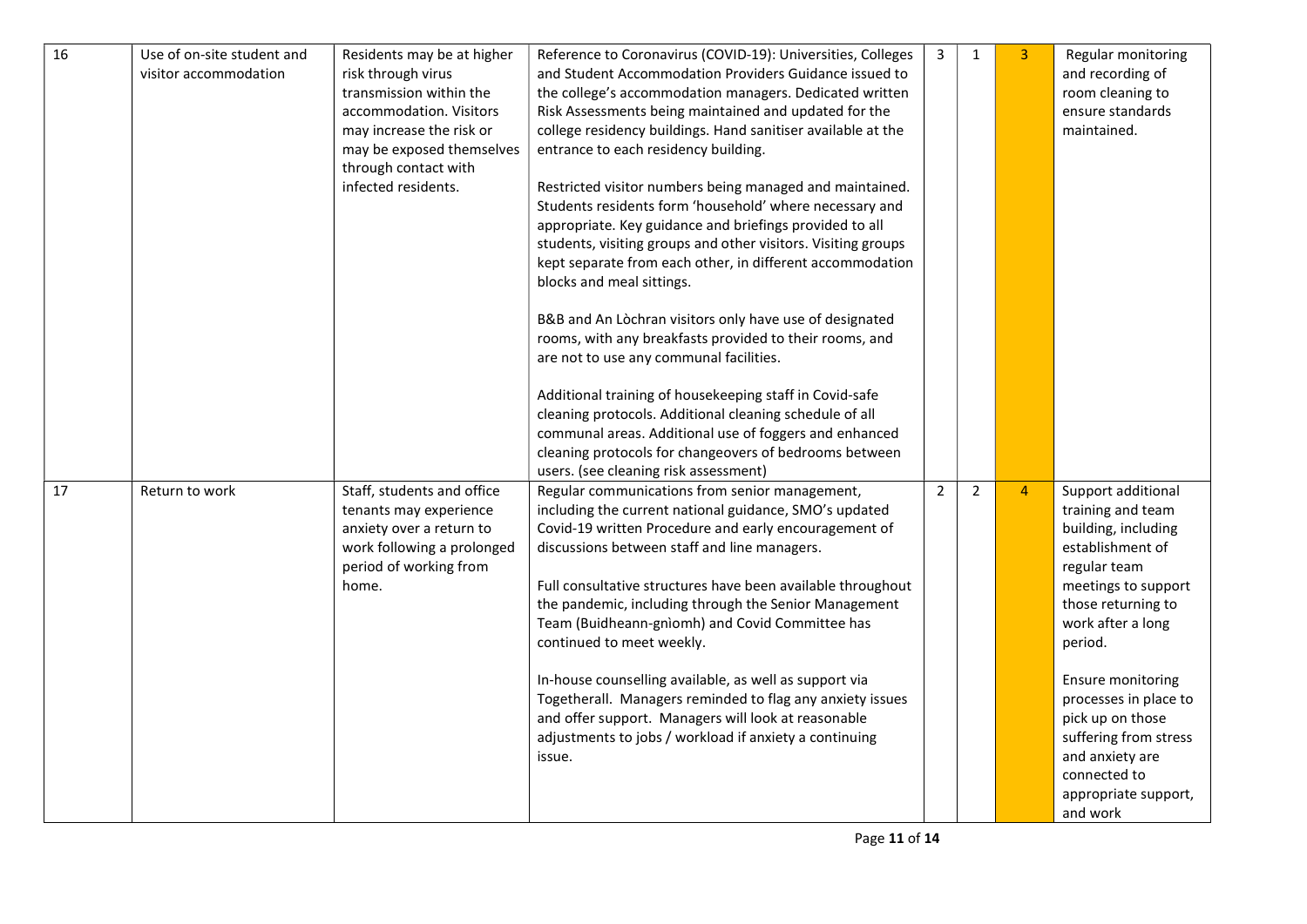|                                                                                                          | More informal measures in place to encourage staff<br>communication, wellbeing and sense of team, via regular<br>podcasts / social media.<br>Student Services provide extensive support to students,<br>including in-house counselling, mentoring sessions etc.                                                                                                                                                                                                                                                                                                                                                                                                                                                                                          |   |                | modifications<br>implemented if<br>required.                                                                         |
|----------------------------------------------------------------------------------------------------------|----------------------------------------------------------------------------------------------------------------------------------------------------------------------------------------------------------------------------------------------------------------------------------------------------------------------------------------------------------------------------------------------------------------------------------------------------------------------------------------------------------------------------------------------------------------------------------------------------------------------------------------------------------------------------------------------------------------------------------------------------------|---|----------------|----------------------------------------------------------------------------------------------------------------------|
| Staff and students returning<br>to work en-masse may<br>increase the potential for<br>viral transmission | All actions will be taken in line with Scottish Government<br>guidance including information on local transmission rates.<br>A phased return has been planned. Consultation on<br>measures in place with NHS Highland Health Protection<br>team.<br>Return-To-Work planning has considered physical<br>distancing and room occupancy requirements based on 1m<br>and $2m$ .<br>All staff and students who regularly attend site are<br>encouraged to take an asymptomatic test twice weekly,<br>with on-site supply of self-administered kits.<br>Vaccination uptake is encouraged through senior managers.<br>Regular monitoring of implementation of controls is being<br>implemented through the weekly meetings of the college's<br>Covid Committee. | 3 | $\overline{3}$ | Continue to review<br>and update plans and<br>communications in<br>line with updates<br>from Scottish<br>Government. |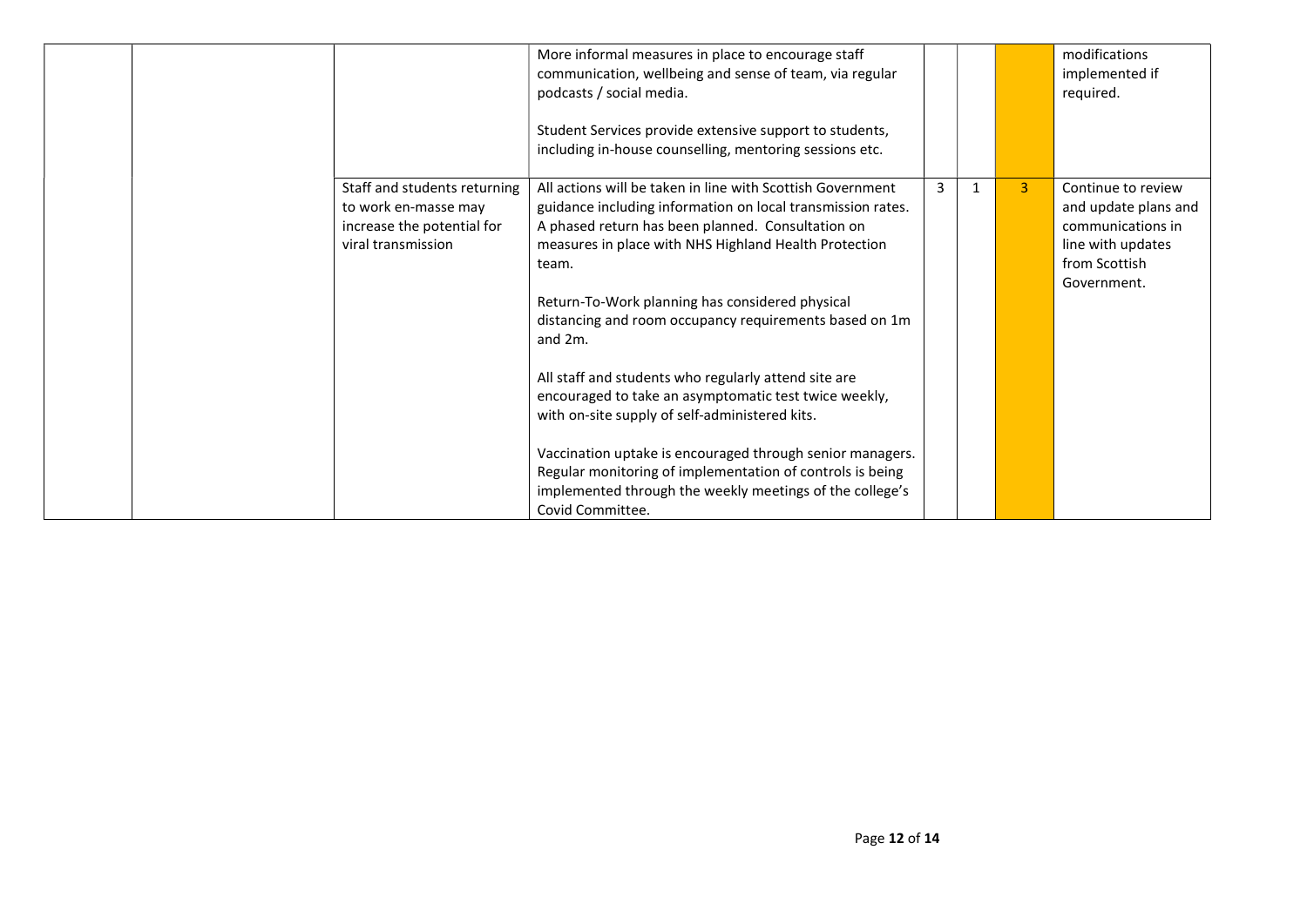| <b>Action plan</b> |                                                                                                                                                                                                                          |                                  |         |                            |  |  |
|--------------------|--------------------------------------------------------------------------------------------------------------------------------------------------------------------------------------------------------------------------|----------------------------------|---------|----------------------------|--|--|
| Task step          | <b>Further action required</b>                                                                                                                                                                                           | By who                           | By when | <b>Completed</b><br>(date) |  |  |
|                    | Continued reinforcement through regular briefings to staff and students.                                                                                                                                                 | KNA/JF                           | Ongoing |                            |  |  |
|                    | Key messages sent to all visitors ahead of coming to campus, plus given Covid briefing when first<br>come on site.                                                                                                       | DAML / JF/ Event<br><b>Mgers</b> | Aug21   | 23Aug21                    |  |  |
|                    | Planning for a blended approach to office working will be maintained at Protection level 0 and<br>beyond, following Scottish Government guidance.                                                                        | JF / Covid<br>Committee          | 20Jul21 | 27Aug21                    |  |  |
| 3                  | Student compliance to be carefully monitored and managed through college Hospitality team,<br>college Licensee and the Covid-19 Committee                                                                                | <b>MDN</b>                       | Ongoing |                            |  |  |
| 4                  | Regular monitoring and recording of room cleaning to ensure standards maintained.                                                                                                                                        | <b>MDN</b>                       | Ongoing |                            |  |  |
|                    | Support additional training and team building, including establishment of regular team meetings to<br>support those returning to work after a long period.                                                               | <b>BS Mgers</b>                  | 15Sep21 |                            |  |  |
| 6                  | Ensure monitoring processes in place to pick up on those suffering from stress and anxiety are<br>connected to appropriate support, and work modifications implemented if required.                                      | JF / BS Mgers                    | 31Aug21 |                            |  |  |
|                    | Continue to review and update plans and communications in line with updates from Scottish<br>Government.<br>Scenario-plan options for alternatives, such as $3^{rd}/4^{th}$ wave affecting ability to return as planned. | JF / covid<br>committee          | Ongoing |                            |  |  |